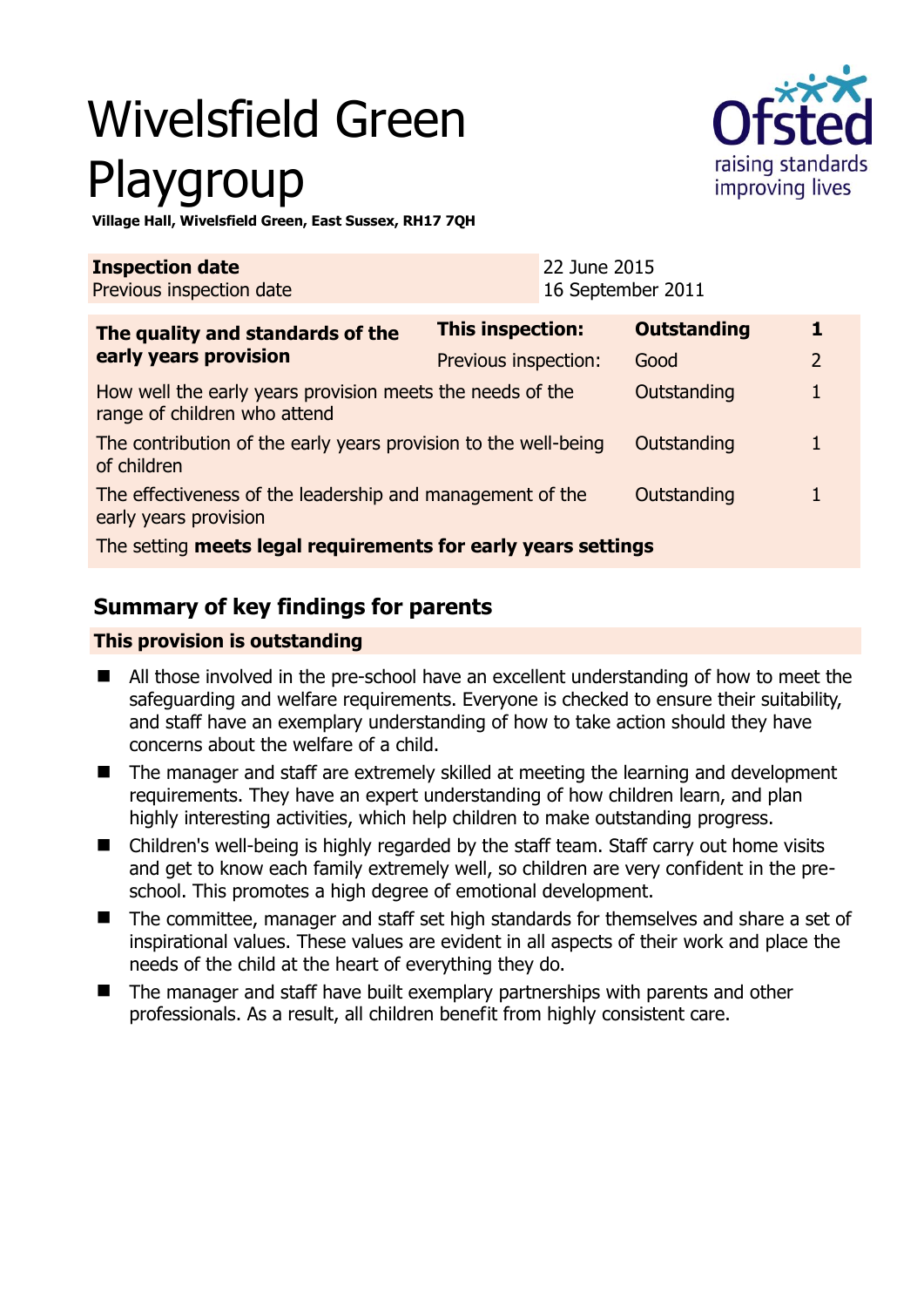## **What the setting needs to do to improve further**

#### **To further improve the quality of the early years provision the provider should:**

■ enhance further children's understanding of how to manage their feelings by exploring how they engage each other in play, and listen to the wishes of friends.

#### **Inspection activities**

- The inspector observed children at play indoors and outside.
- The inspector examined a range of documents plus children's online records.
- $\blacksquare$  The inspector spoke to parents to gather their views.
- The inspector carried out a joint observation with the manager.

#### **Inspector**

Susan McCourt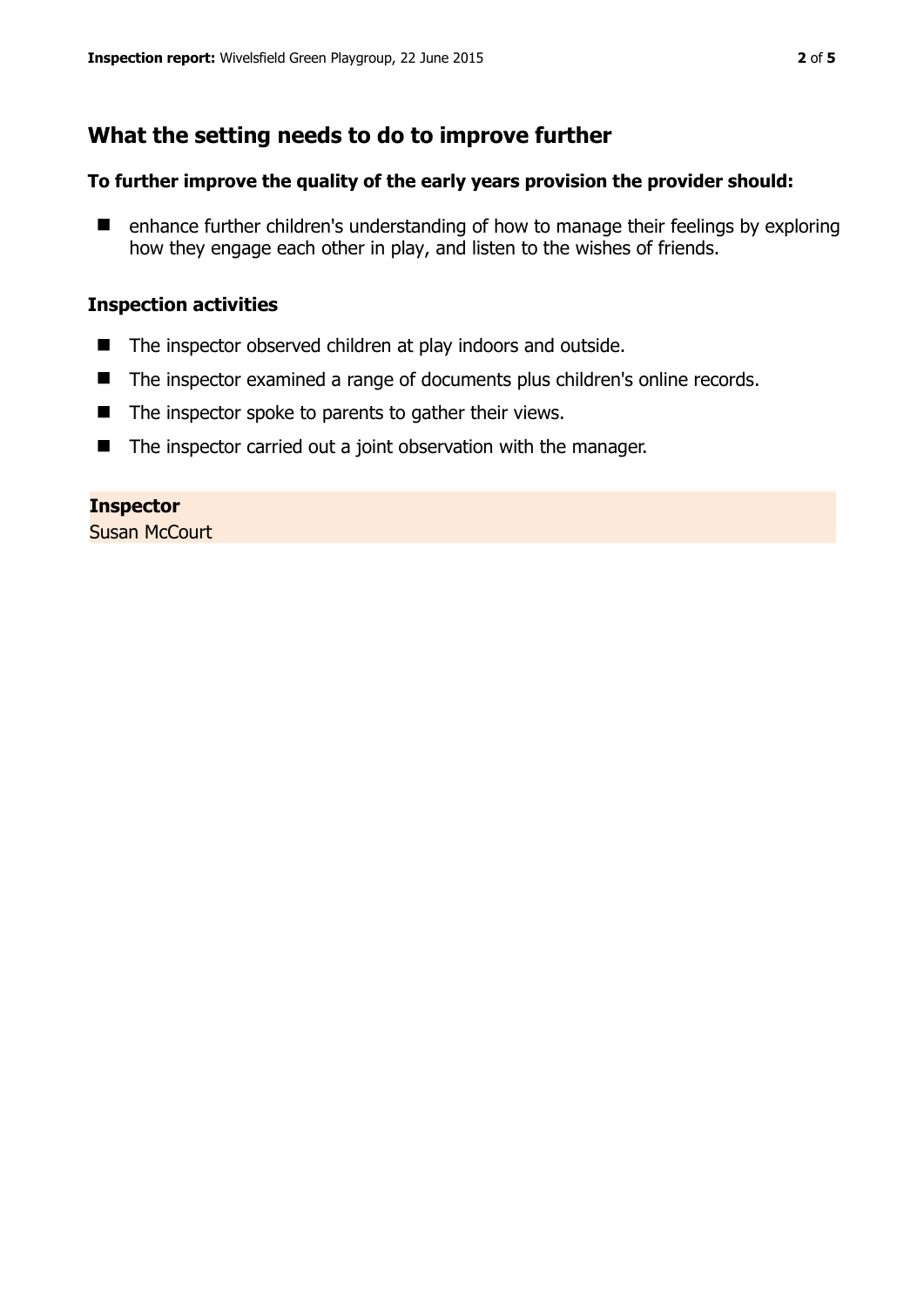### **Inspection findings**

#### **How well the early years provision meets the needs of the range of children who attend. This is outstanding**

Staff and parents work extremely closely together. Staff carry out home visits before children start so that they get to know each family really well. Staff make close observations of children's achievements and keep online journals of learning that parents have immediate access to at any time. Staff include parents' comments and observations in the progress reports, such as how children use technology in their homes. This creates an excellent partnership in learning. Staff plan innovative activities to engage children in challenging play, based on children's interests. This means that children who are gifted or talented are making further progress, and that children who may have a delay in speech are also making rapid progress. Staff have excellent techniques for building all children's thinking skills, giving them extremely good skills for their future learning.

#### **The contribution of the early years provision to the well-being of children is outstanding**

Children cooperate really well in play and staff are excellent role models. They encourage children to think about their feelings, and how other people feel. Sometimes however, some children do not fully understand that friends might not want to play their game or be hugged, for example. Staff provide an excellent learning environment with a wealth of good quality toys and play materials. For example, children had various pieces of wood to create a bug hotel, and spent several days constructing this, plus a range of other things. This shows that children are very independent and highly motivated as they have space and time to experiment in their play. Staff are very attentive to children's health and physical development. Children understand how to take care of their personal hygiene, and help prepare food for their snack. They enjoy frequent outdoor play and physical activity, which means they have excellent support for their physical care and development.

#### **The effectiveness of the leadership and management of the early years provision is outstanding**

The manager and committee have been highly effective in setting inspirational goals for staff and parents. They have coupled this with a rigorous and well-targeted drive for improvement, starting with recruiting high calibre staff and reviewing all aspects of their practice. This has established a high standard based on high expectations of children and staff. Staff benefit from regular supervision and appraisal with expert coaching and mentoring from the manager, with the full support of the committee. As a result, the manager has created a very effective team with highly consistent teaching skills. The manager carries out frequent analysis of the progress that children and groups of children are making. In this way, she works with her staff team to address achievement gaps as soon as she identifies any, such as the writing skills of boys. The team then take highly effective steps to raise standards and monitor their progress rigorously.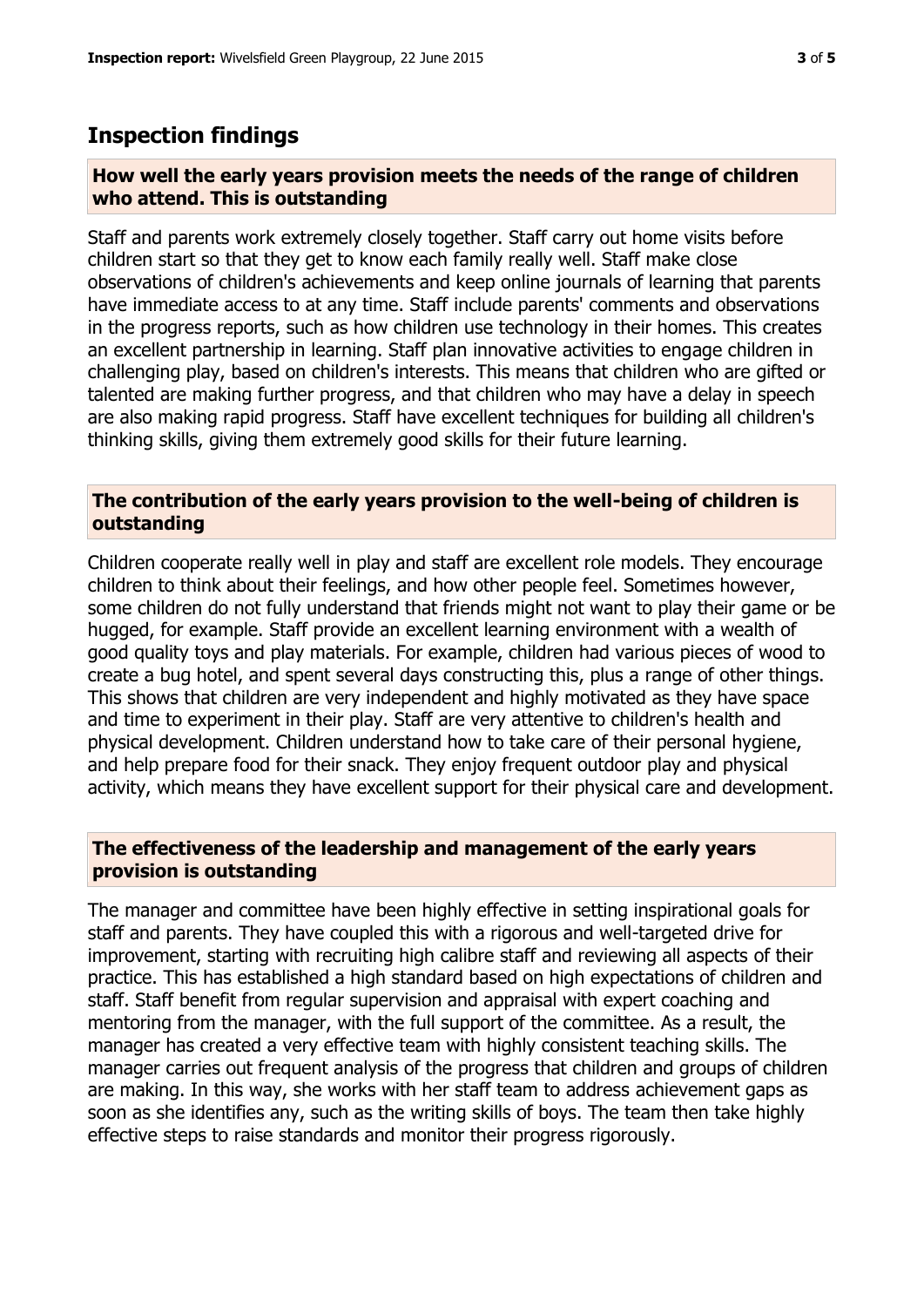## **Setting details**

| Unique reference number       | 109539                                |  |
|-------------------------------|---------------------------------------|--|
| <b>Local authority</b>        | <b>East Sussex</b>                    |  |
| <b>Inspection number</b>      | 839612                                |  |
| <b>Type of provision</b>      | Full-time provision                   |  |
| <b>Registration category</b>  | Childcare - Non-Domestic              |  |
| <b>Age range of children</b>  | $2 - 5$                               |  |
| <b>Total number of places</b> | 24                                    |  |
| Number of children on roll    | 34                                    |  |
| <b>Name of provider</b>       | Wivelsfield Green Playgroup Committee |  |
| Date of previous inspection   | 16 September 2011                     |  |
| <b>Telephone number</b>       | 01444 471645                          |  |

Wivelsfield Green Playgroup has been established in the village since 1972. It is run by a management committee and is in Wivelsfield Green, East Sussex. The playgroup is in receipt of funding to provide free early education to children aged two, three and four years. Playgroup sessions operate on Monday and Friday from 9am to 12.45pm, and Tuesday and Wednesday from 9am to 3pm, term time only. The playgroup employs four members of staff, three of whom hold relevant early years qualifications.

This inspection was carried out by Ofsted under sections 49 and 50 of the Childcare Act 2006 on the quality and standards of provision that is registered on the Early Years Register. The registered person must ensure that this provision complies with the statutory framework for children's learning, development and care, known as the Early Years Foundation Stage.

Any complaints about the inspection or the report should be made following the procedures set out in the guidance 'Complaints procedure: raising concerns and making complaints about Ofsted', which is available from Ofsted's website: www.gov.uk/government/organisations/ofsted. If you would like Ofsted to send you a copy of the guidance, please telephone 0300 123 4234, or email enquiries@ofsted.gov.uk.